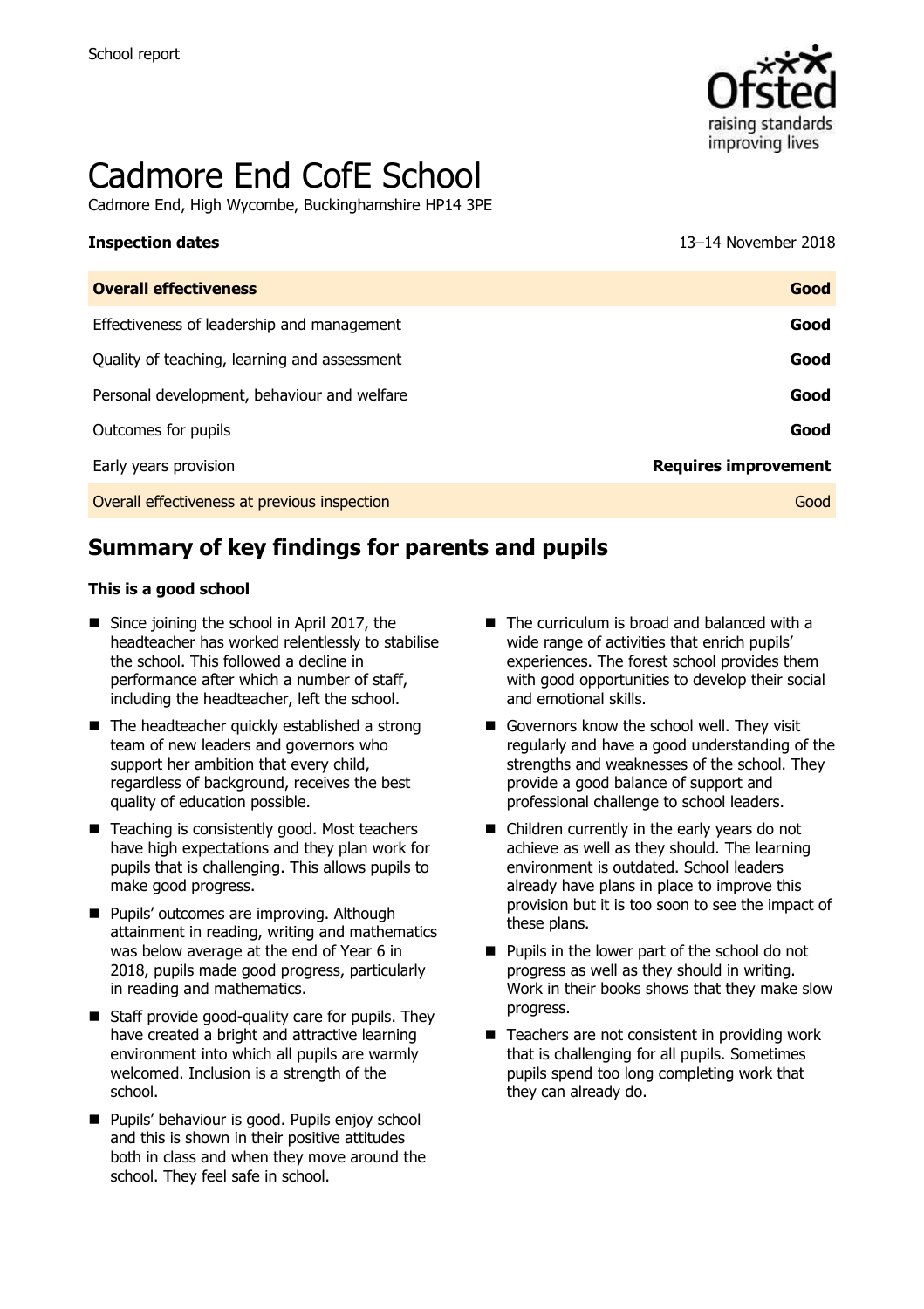

# **Full report**

### **What does the school need to do to improve further?**

- Improve the effectiveness of the early years provision, by:
- ensuring that the early years environment is bright and attractive and provides purposeful learning opportunities for all children
- providing children with work and activities that extend their learning
- recording work in children's learning journeys and storing it systematically so that it demonstrates what children can do.
- $\blacksquare$  Improve the quality of pupils' writing by ensuring that:
- pupils learn and use their basic writing skills
- pupils are provided with clear guidance about how they may improve their writing.
- Raise teachers' expectations for what pupils can do by providing work that builds on what pupils already know and understand.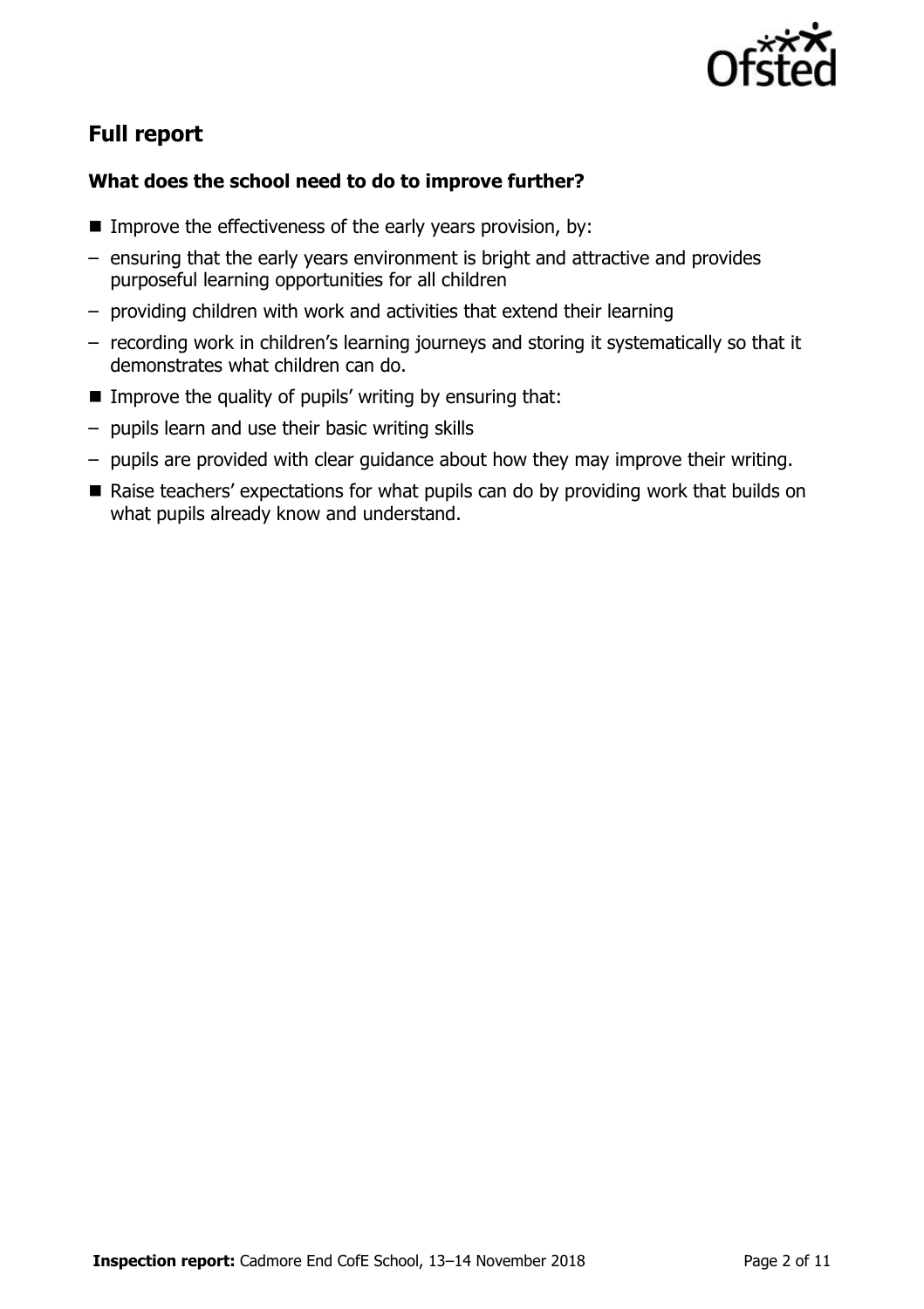

# **Inspection judgements**

#### **Effectiveness of leadership and management Good**

- Since joining the school in April 2017, the headteacher has brought stability to the school, with a clear focus on raising standards for all pupils. She has recruited teachers of high calibre and created an ambitious leadership team. Parents recognise the work she has done, and this is reflected in the comment made by one parent who wrote: 'Since Mrs Groom took over as headteacher, the school has really flourished. She goes above and beyond to make sure that Cadmore End is the best it possibly can be.'
- The leadership team, together with skilled governors, has high expectations for itself and for pupils. Leaders have an accurate view of the school's strengths and weaknesses and are taking appropriate action to bring about the required improvements. They took decisive action to address previously weaker teaching so that it is now consistently good.
- Leaders regularly check the work of teachers. Where performance falls below the leaders' high expectations, teachers are provided with appropriate guidance and support to help them to become even better teachers. Teachers welcome this support and respond positively to improve their skills.
- Leaders make careful use of additional funding to support the high number of pupils with special educational needs and/or disabilities (SEND), helping them to progress at rates similar to their classmates.
- The curriculum is well planned, making links between different subiects which help pupils to understand the wider context of what they are learning. For example in the Year 5/6 class, pupils reflected on aspects of the First World War by considering moral questions such as, 'What did God think about the war?' This provoked much debate among pupils, making a highly effective contribution to their spiritual, moral, social and cultural development.
- $\blacksquare$  Pupils thoroughly enjoy the opportunities they have to learn outdoors. The school is situated in a delightful woodland setting, providing pupils with frequent opportunities to learn about the natural world around them. Forest-school activities support their personal and social development through team-building activities such as making dens using the natural materials around them.
- British values are promoted effectively through the school's Christian values. Because the school is small, pupils learn about the importance of being part of a community and the need to take care of each other. Leaders have created an ethos that strongly encourages respect, kindness and compassion. This contributes well toward pupils' spiritual, moral, social and cultural development. School leaders positively promote equality of opportunity and ensure that all pupils have equal access to what the school provides.
- The physical education and sport premium funding is used effectively. Some is used to employ specialist sports coaches who work alongside teachers to develop their confidence in teaching sports, including basketball. During breaktimes, pupils enjoy physical activities such as football and running that help to keep them fit and healthy.
- The large majority of parents who responded to the online survey, Parent View, agreed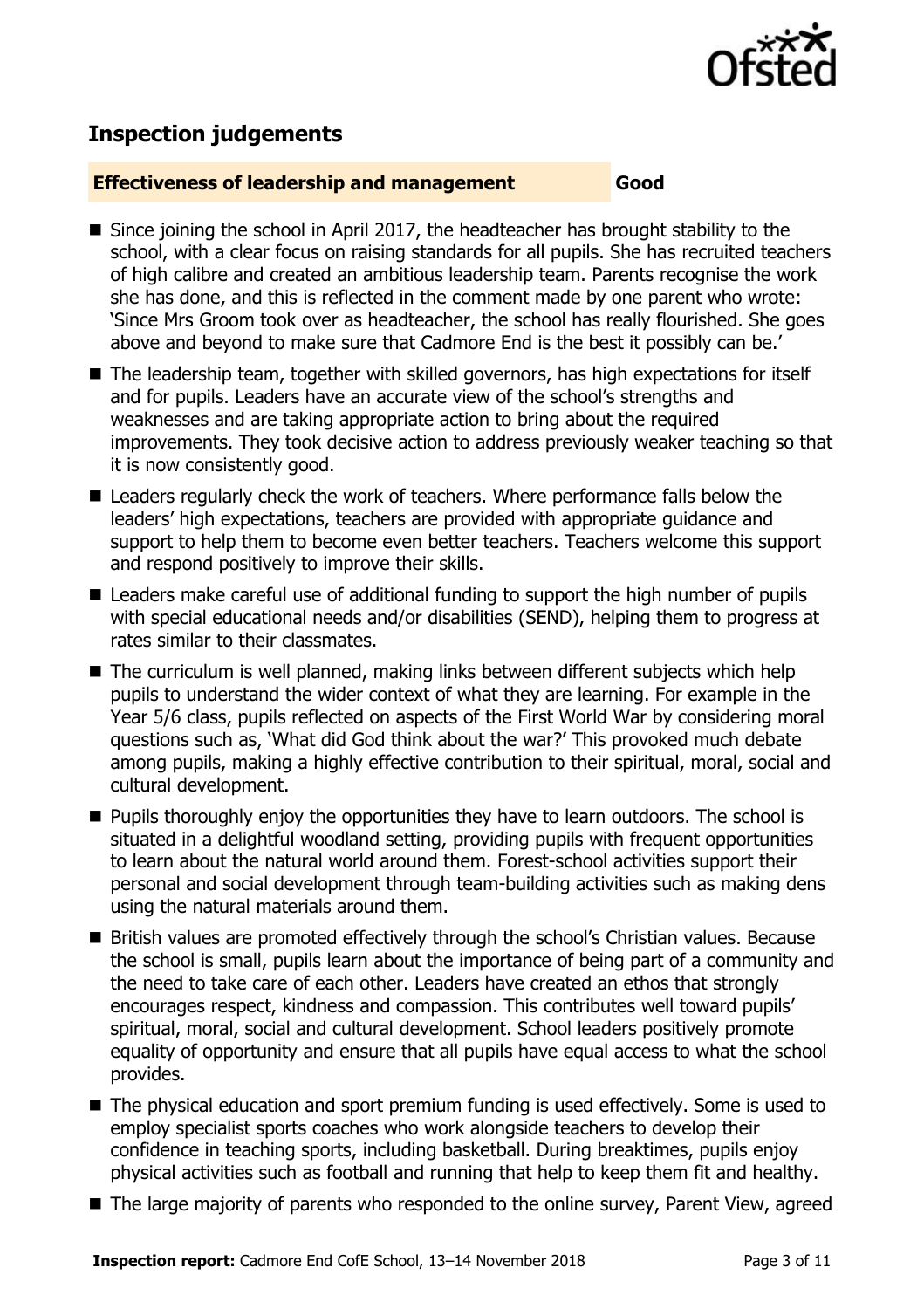

that the school was well led and managed.

■ The school has been receiving support from advisers from both the local authority and the diocese. Leaders have been responsive to this support, and this is reflected in the improvement in the quality of education. As a result, the amount of support they receive is now decreasing. The local authority and the diocese have full confidence that current leaders and governors have the capacity to improve the school further.

#### **Governance of the school**

- Governors have been instrumental in securing the success of the school, following a period of decline. They work in close cooperation with school leaders to set strategic priorities that are designed to raise standards for all pupils. Governors visit school frequently, both formally as well as informally, to check for themselves that their plans are being implemented effectively. They receive high-quality reports from the headteacher and so provide an appropriate balance of support and professional challenge to school leaders. Governors hold school leaders to account for the school's performance.
- Governors are well organised and they manage spending decisions wisely. They check with school leaders to ensure that additional funding, including the pupil premium funding, is spent appropriately. Governors have a wide range of professional skills and they seek to appoint new governors who have relevant skills as and when vacancies arise.

#### **Safeguarding**

- The arrangements for safeguarding are effective. This aspect of the school's work is given high priority across the school. All staff and governors have received appropriate training and so can respond quickly should they be concerned that a pupil may be at risk from harm.
- Adults monitor pupils' welfare and report concerns promptly. School leaders use support from external agencies when necessary and ensure that these agencies act quickly to keep pupils safe. All adults who work with pupils are carefully checked to make sure that they are suitable to work with children. Governors check that the school's procedures for keeping children safe are robust and fit for purpose.
- All parents who responded to the online survey agreed that their children are happy, safe and well looked after in school.

#### **Quality of teaching, learning and assessment Good**

- Classrooms are bright and attractive with stimulating displays that add to pupils' enjoyment of school. Some of these displays provide helpful guidance, including number facts and spellings. Others show pupils' skills in other subjects, including art and design.
- Teachers know their pupils well and plan work that builds on what they already know, understand and can do. During lessons, they regularly check on pupils and move them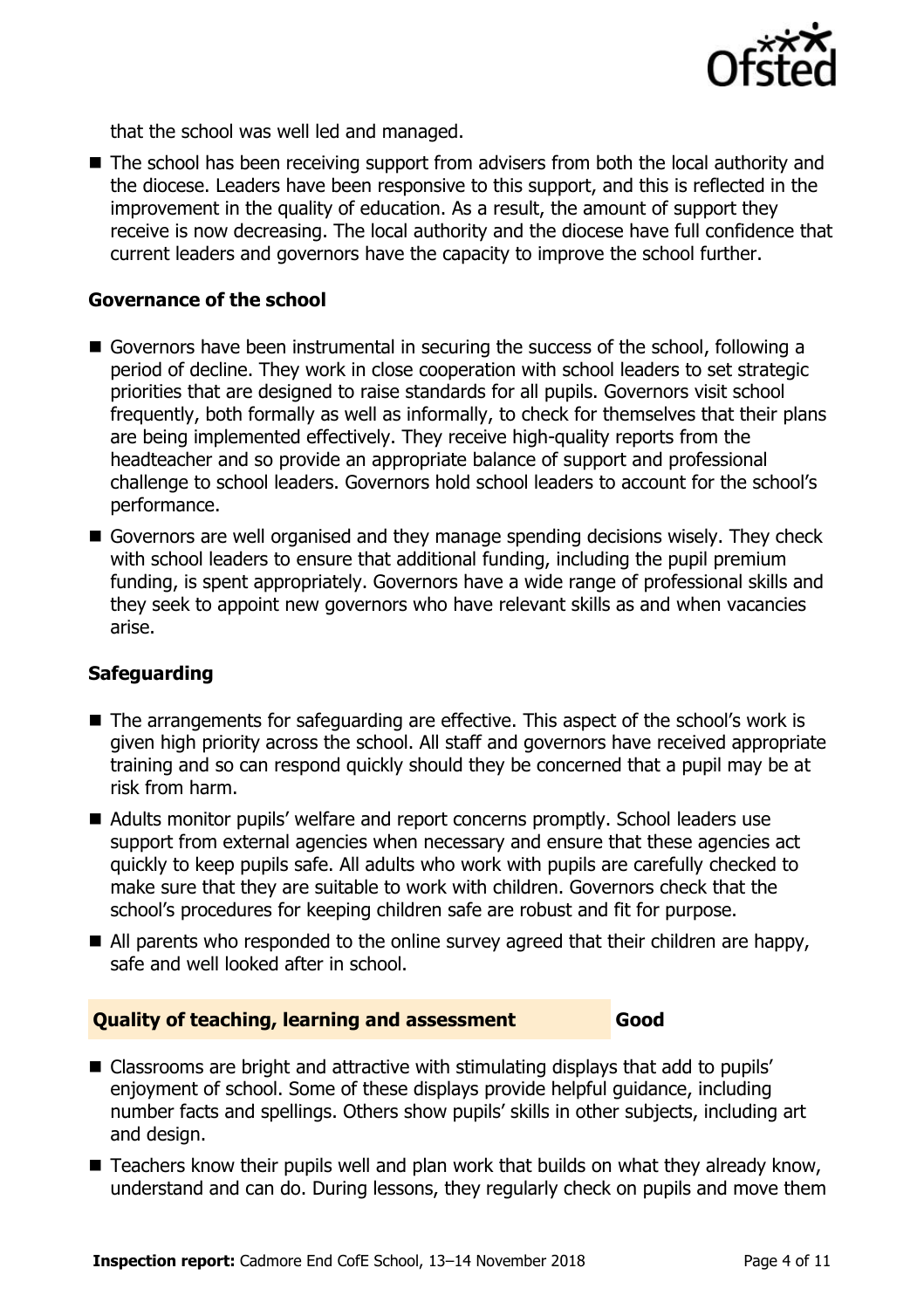

on with their learning as soon as they are ready to do so. This helps pupils, including those who are disadvantaged or those with SEND, to make good progress in all aspects of their learning.

- The teaching of mathematics is good. The new leader has introduced a new approach to teaching mathematics which is bringing about rapid progress in the subject. Teachers provide pupils with practical equipment to support their learning and so pupils understand what they are to do. Teachers question pupils to probe their thinking and develop their understanding. Often, pupils are required to explain their answers and give reasons for their responses and this contributes towards their good progress.
- **Pupils show very positive attitudes towards learning because teachers have created a** culture where pupils are not afraid to make mistakes. Frequently, teachers turn errors into learning points and so pupils understand where they went wrong and so they learn from their mistakes.
- Although writing is taught well in some classes, this is not consistent across the school. This is because not all teachers have high enough expectations of what pupils should do. Some teachers do not identify pupils' specific weaknesses in writing and so pupils do not have enough clear guidance about how they may improve their work.
- Most teachers have good subject knowledge and they use this well to deepen pupils' learning. However, in some classes work provided for pupils is too easy and does not provide enough challenge, particularly for the most able pupils.

#### **Personal development, behaviour and welfare Good**

#### **Personal development and welfare**

- The school's work to promote pupils' personal development and welfare is good. All adults are very caring towards pupils. Pupils say they feel safe in school and that adults listen to them and take their concerns seriously. Pupils like school. They like the woodland setting and the opportunities they have to learn outside, particularly the forest-school experience.
- Pupils have a good knowledge and understanding of how to stav safe. They know about the importance of online safety and that they should not provide personal information when using modern devices. They know about different forms of bullying but say that such incidents are rare. School records show few reported incidents of poor behaviour.
- Most pupils have very positive attitudes and are keen to learn. They are developing good behaviours for learning, including resilience and perseverance, and this is helping them to progress more rapidly than in the past. Although pupils' attendance remains below average, school leaders are working hard with parents to improve this.

#### **Behaviour**

■ The behaviour of pupils is good. Pupils behave well in classrooms, the playground and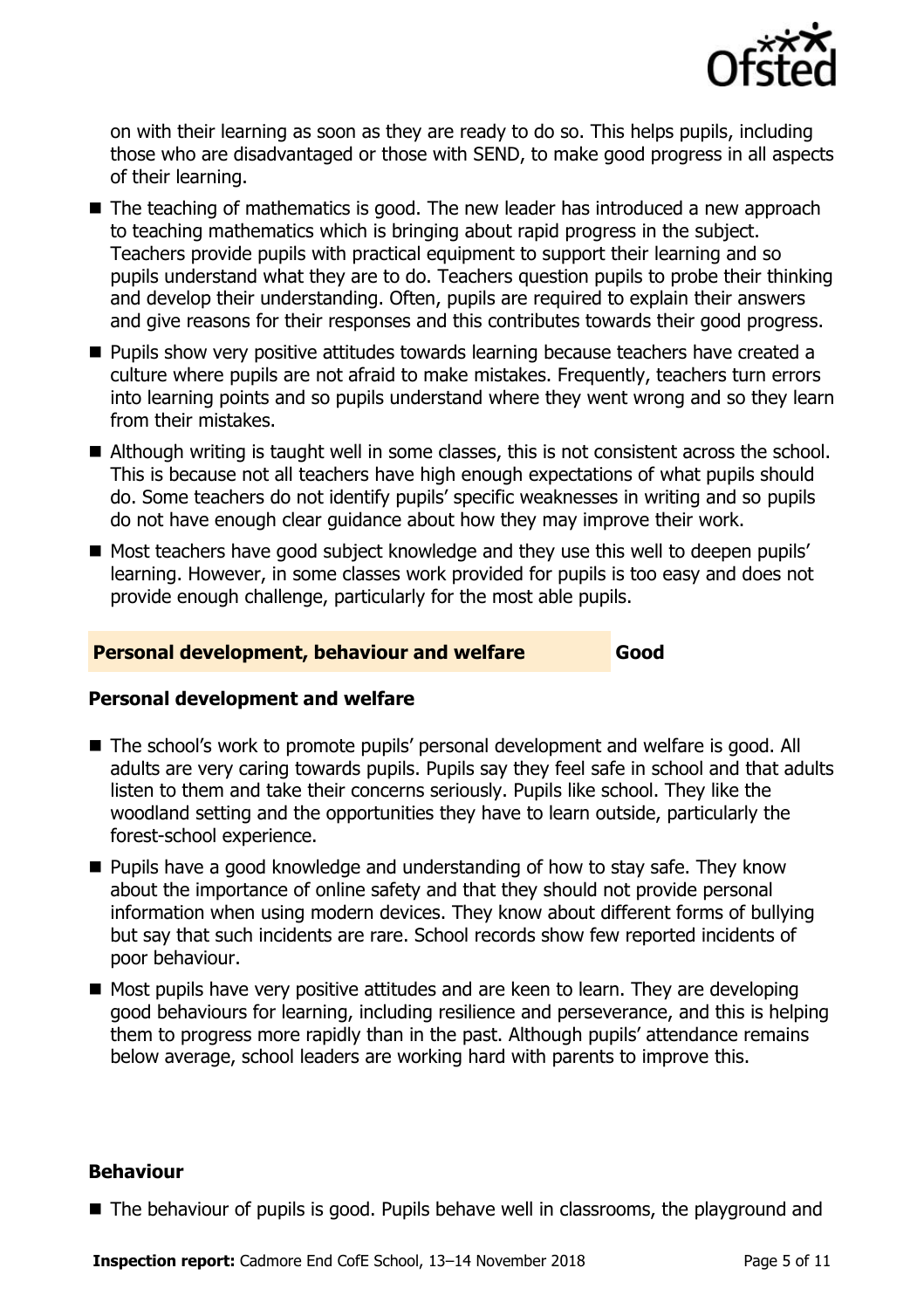

when they move around the school. They get on well together regardless of background and they show respect towards staff and to each other.

- The school is an orderly environment and pupils respond quickly to instructions. They are polite, kind and helpful towards staff and visitors and they demonstrate good manners.
- Just occasionally, when activities provided for pupils are too easy, pupils lose concentration. They start to chat among themselves, and do not listen to the teacher.
- **Parents who responded to the online survey agreed that the school manages pupils'** behaviour well and that leaders deal with bullying effectively.

#### **Outcomes for pupils Good**

- Outcomes for pupils have improved since the headteacher joined the school. In 2018, there were increases in the proportion of pupils reaching the levels expected for their age in reading, writing and mathematics across the school. Pupils' attainment is improving rapidly.
- There are low numbers of pupils in most year groups and therefore it is not possible to make comparisons with pupils nationally. However, performance information recorded by the school indicates that most pupils make good progress in reading, writing and mathematics.
- **Pupils with SEND make progress at similar rates to their classmates. This is because** they receive good support from skilled teaching assistants. Similarly, disadvantaged pupils also progress well because they are provided with work and experiences that help them to keep up with other pupils.
- **Pupils who join the school midway through their primary education are made to feel** welcome by staff and by other pupils. As a result, they settle quickly into school and make good progress, often from low starting points.
- Although the proportion of pupils that reached the expected standard in phonics improved to be just below average in 2018, not all pupils use and apply their phonics confidently when they read. Some still struggle to blend their letters together to read fluently and with enjoyment in Year 2.
- Most pupils, however, enjoy reading and have developed a range of skills that allow them to read fluently and confidently, for pleasure and to find information. By Year 6, pupils have a good understanding of the types of books they enjoy and they say they read widely in school and at home. Pupils in Year 6 spoke enthusiastically about 'Journey to Jo'burg' by Beverley Naidoo that they read as part of their recent topic on Africa. They discussed issues, such as apartheid, with maturity, demonstrating an understanding of inequality. This helped to reinforce British values, including tolerance and respect, while contributing to their spiritual, moral, social and cultural development.
- **Pupils really enjoy their mathematics lessons and they make good progress. Teachers** have benefited from training that has prepared them well for providing work that is challenging and which develops pupils' fluency and reasoning skills. For example, in a Year 5/6 class, pupils demonstrated a good knowledge of multiplication facts that they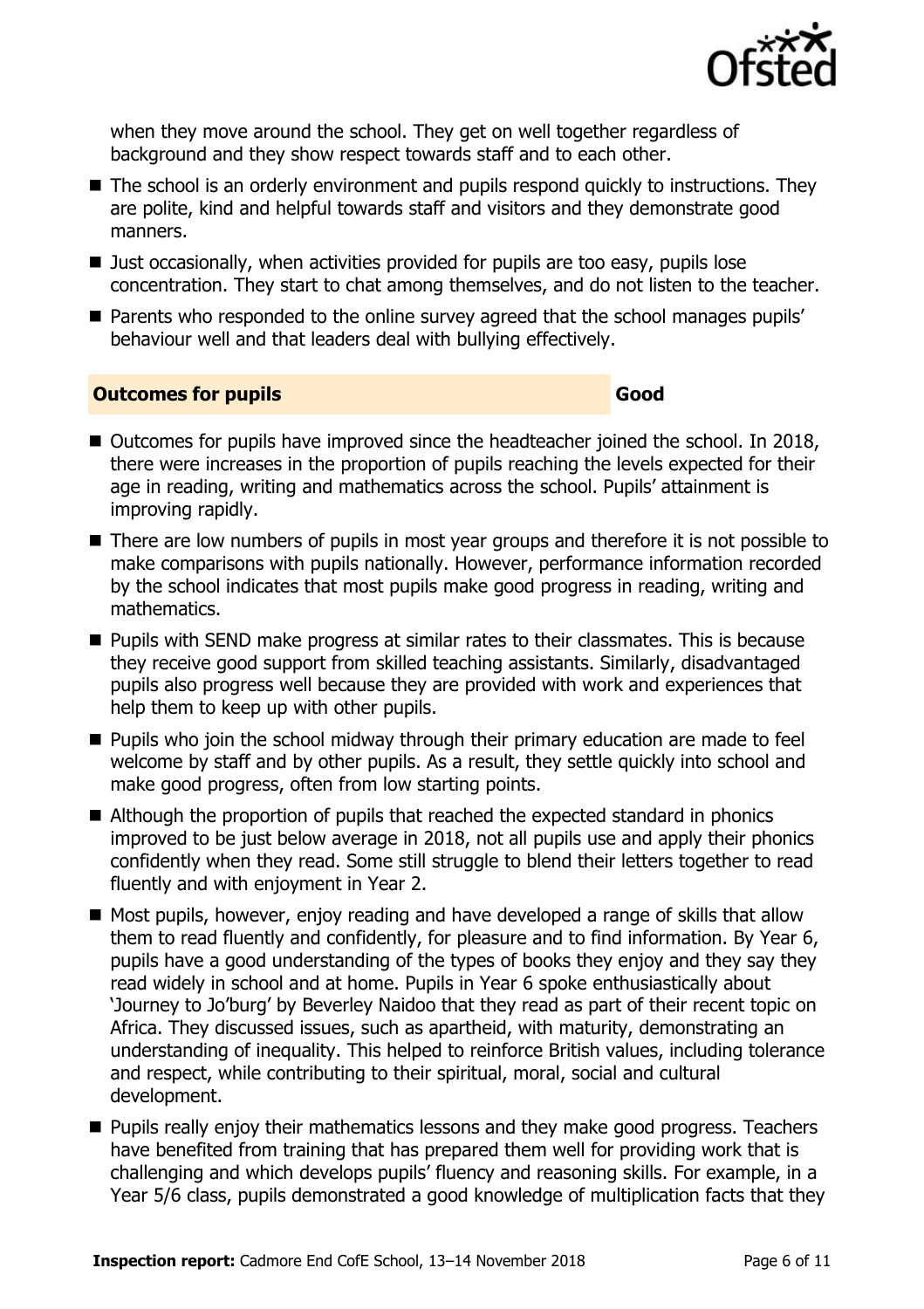

used to calculate answers to long multiplication problems.

**Pupils' progress in writing is slower than it is in reading and mathematics. This is** because not all teachers consistently pick up on pupils' basic errors in spelling, punctuation and grammar, and so pupils repeat the same mistakes.

#### **Early years provision**

- School leaders have taken action to bring about improvement to the early years but it is still too soon to see the impact of those actions. Although outcomes for children in the early years appear to be broadly in line with the national average, variability in the sizes of cohorts makes comparisons statistically unreliable. Children currently in the early years do not make as much progress as they should.
- Teaching in the early years is not yet consistently good. The work provided for the children is often too easy because expectations of what they can do are not always high enough. This limits the progress they make.
- Children's achievements are recorded electronically as well as through written records in the form of a 'learning journey'. This includes examples of children's work. However, these samples are not always systematically recorded and stored and so do not give a clear picture of children's learning and progress.
- Although school leaders have improved the physical environment, some areas are still looking tired and in need of refurbishment. Some equipment is old and no longer fit for purpose. Indoors, some areas are cluttered and do not provide a good range of purposeful learning activities. Some of the equipment in the outdoor area does not help children to learn as well as they should.
- Children in the early years are happy and they enjoy school. They behave exceptionally well and they get along well with each other. They feel safe in school because adults provide high-quality care for them. All adults have had suitable training to keep the children safe.
- Children have very positive attitudes towards learning and show curiosity in the world around them. There are times when they are provided with stimulating experiences that arouse their interest. For example, children were fascinated to see what happens when using a magnet to track a paperclip on the underside of a paper plate.
- Children in the early years are exposed to forest-school activities and so they gain an understanding of the natural world around them. This enables them to explore their environment in a controlled manner and so gain an awareness of how to manage risks.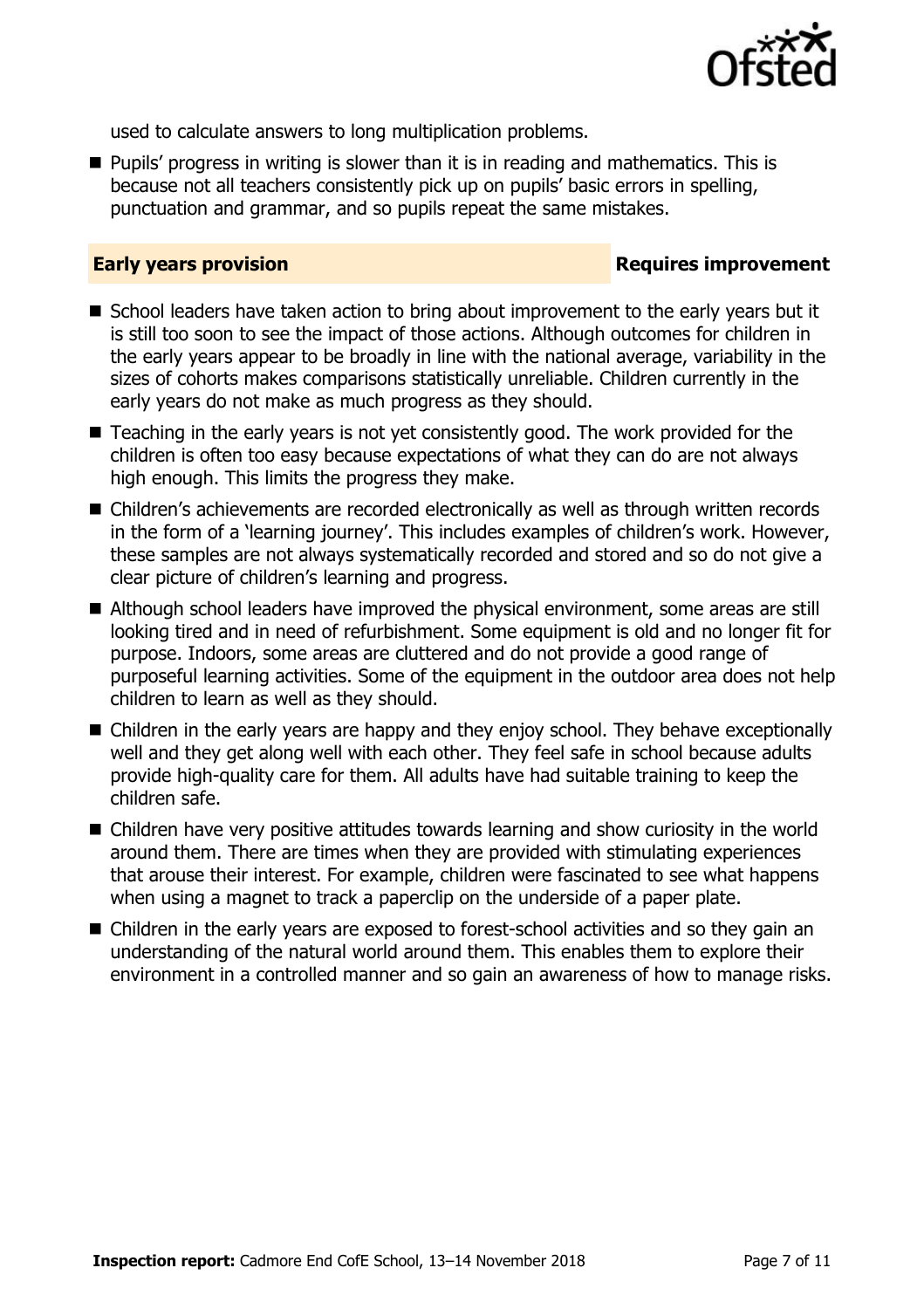

# **School details**

| Unique reference number | 110460          |
|-------------------------|-----------------|
| Local authority         | Buckinghamshire |
| Inspection number       | 10046070        |

This inspection of the school was carried out under section 5 of the Education Act 2005.

| Type of school                      | Primary                     |
|-------------------------------------|-----------------------------|
| School category                     | Voluntary aided             |
| Age range of pupils                 | 3 to 11                     |
| <b>Gender of pupils</b>             | Mixed                       |
| Number of pupils on the school roll | 62                          |
| Appropriate authority               | The governing body          |
| Chair                               | Julie Wright                |
| <b>Headteacher</b>                  | Debbie Groom                |
| Telephone number                    | 01494 881460                |
| Website                             | www.cadmoreendschool.org    |
| <b>Email address</b>                | office@cadmoreendschool.org |
| Date of previous inspection         | 14 October 2014             |

### **Information about this school**

- The school is much smaller than most primary schools and pupils are taught in mixedage classes. Numbers of pupils vary considerably in each year group.
- The Nursery and Reception children are taught in one class. Reception-age children attend full-time and the Nursery-age children attend in the mornings only.
- A higher-than-usual number of pupils leave or join the school part way through the school year.
- There have been substantial changes to the staff team since the previous inspection. The headteacher joined the school in April 2017. All teachers and leaders have been appointed to the school since then. A number of new governors have also been appointed since the previous inspection.
- Most pupils are White British, with few who speak English as an additional language.
- The proportion of disadvantaged pupils is broadly average.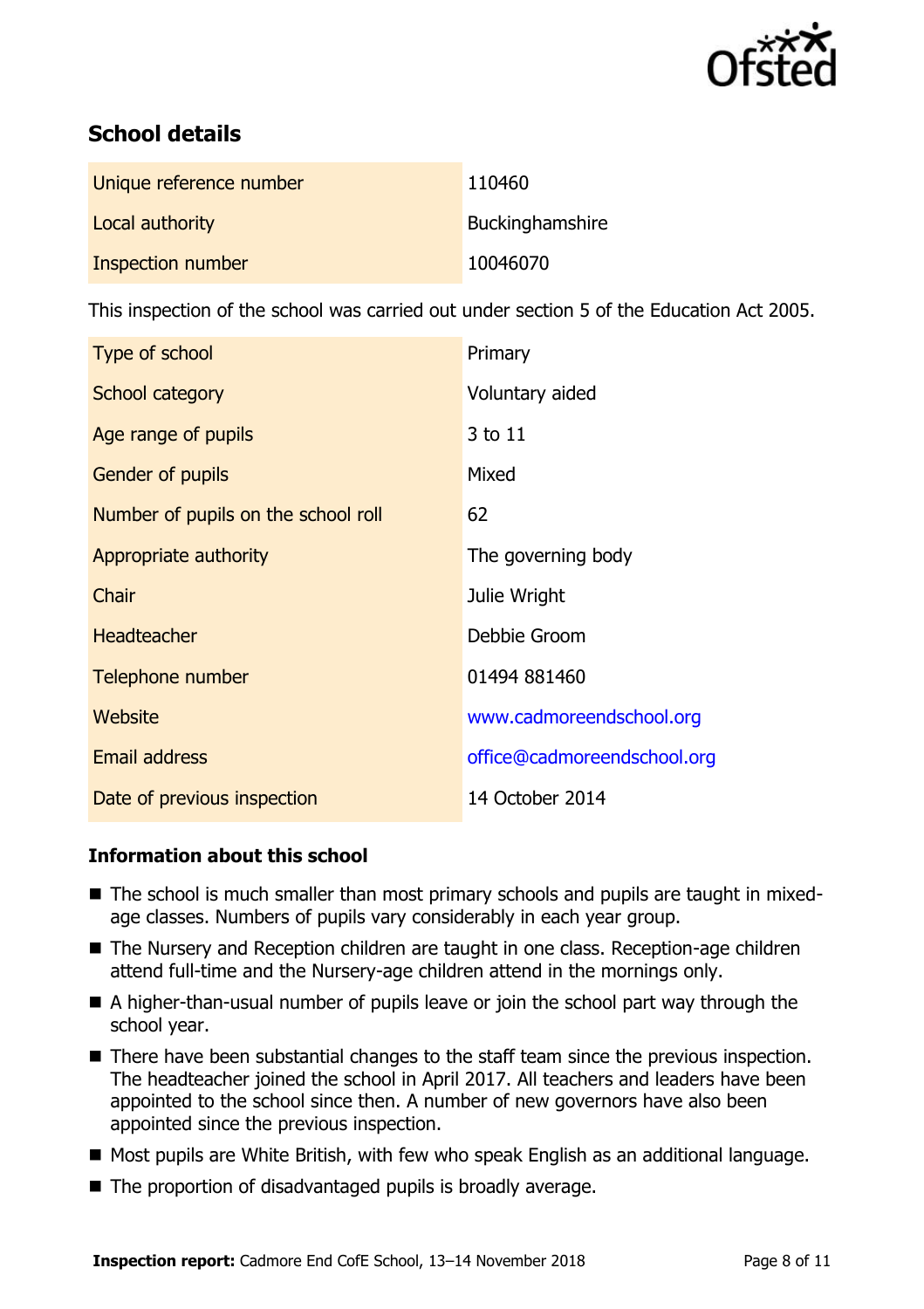

■ The proportion of pupils with SEND is much higher than average.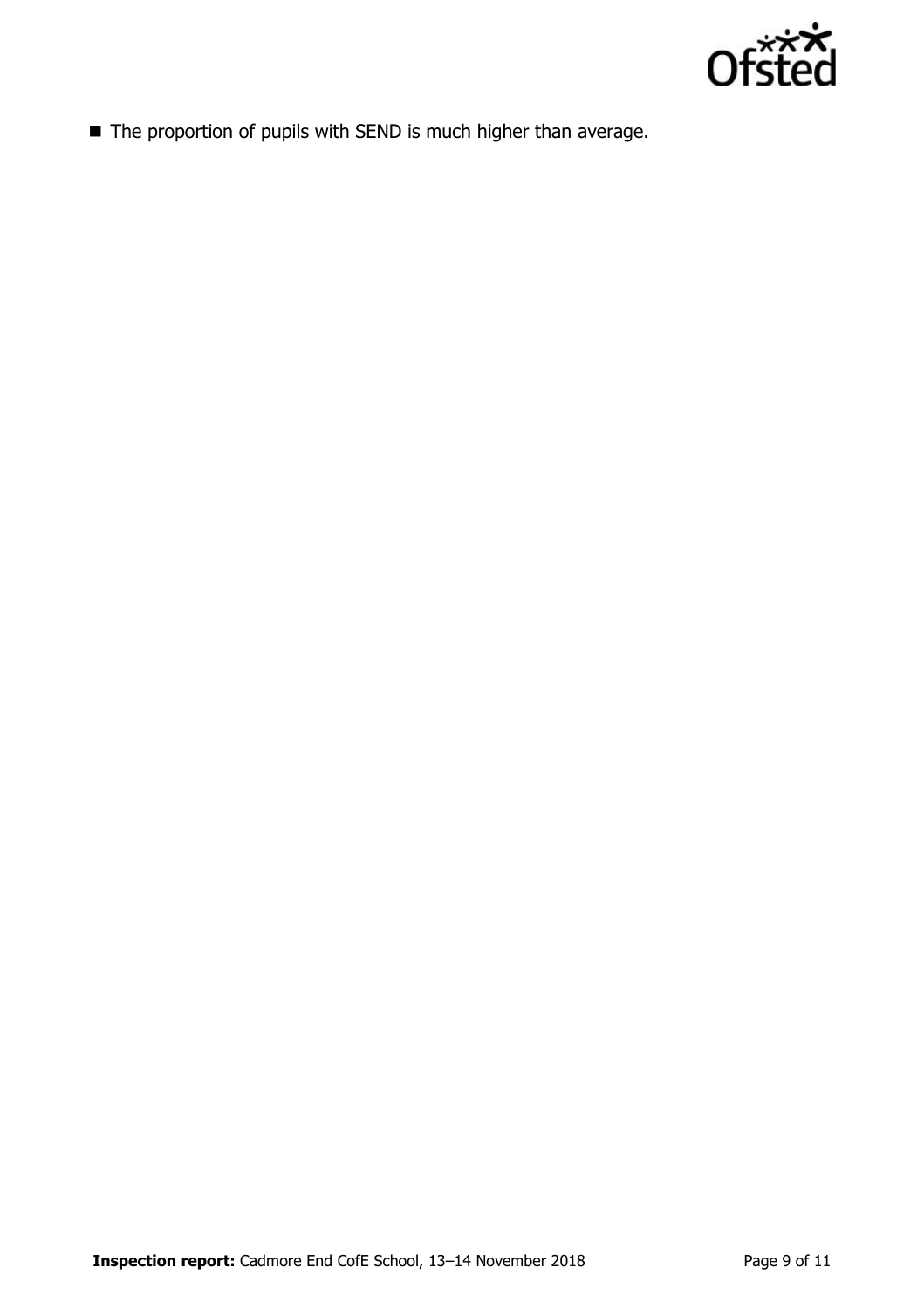

# **Information about this inspection**

- I observed teaching, learning and assessment in all classes, most of which were jointly observed with the headteacher. I looked at work in pupils' books and I listened to pupils in Year 2 and Year 6 reading.
- $\blacksquare$  I met with six governors, including the chair of the governing body, and I met with school leaders. I also held a meeting with the local authority adviser and the diocesan adviser. I met with a group of pupils and spoke to them informally in the playground.
- $\blacksquare$  I examined a variety of documentation, including the school's plans for development, pupils' assessment information, and documentation relating to pupils' behaviour and attendance. I also looked at information showing how the school keeps pupils safe.
- $\blacksquare$  I took into account the views of parents by analysing 19 responses to the online survey, Parent View, and the 18 written responses recorded on free-text.

#### **Inspection team**

**Joy Considine, lead inspector Construction Ofsted Inspector**